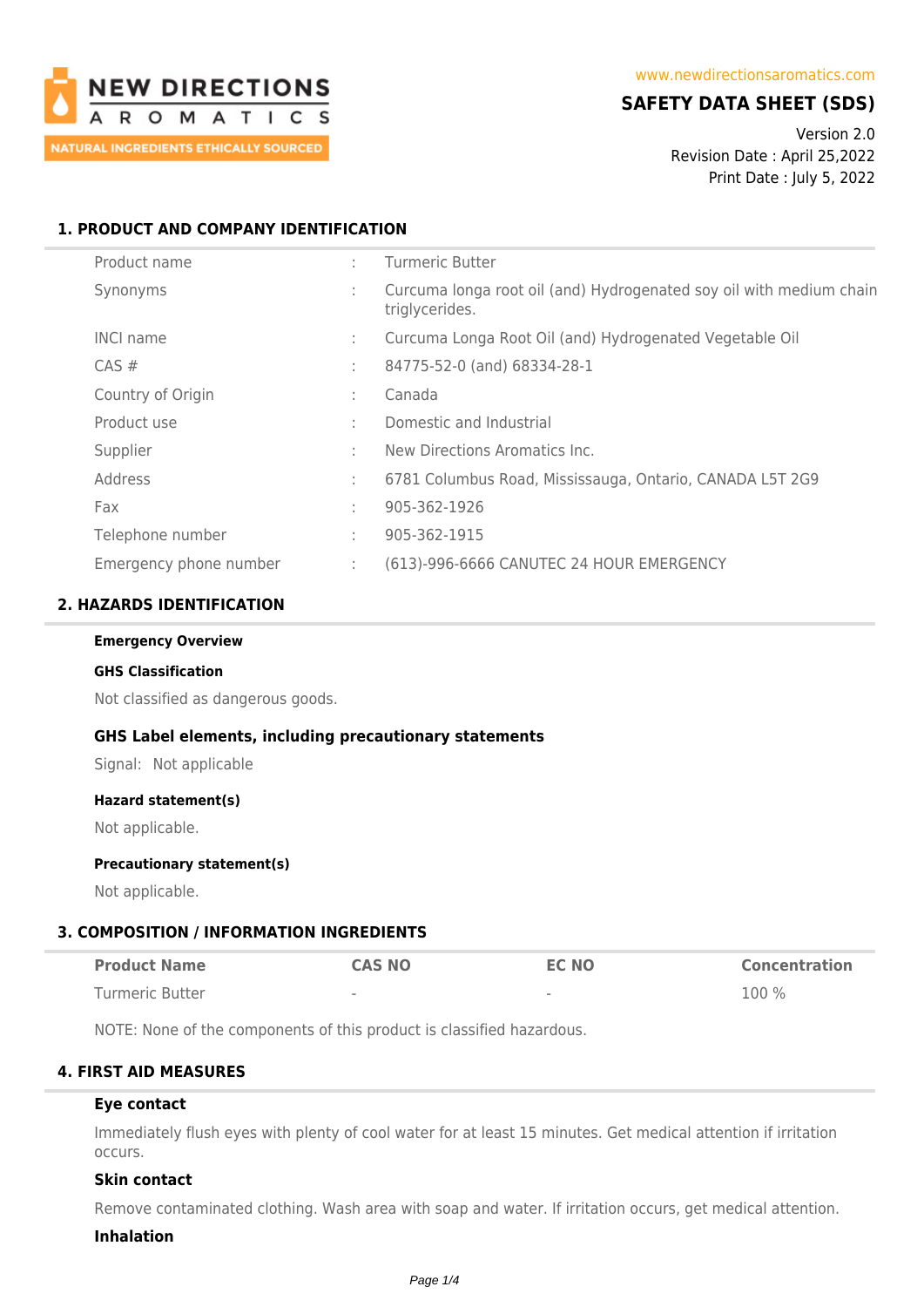If inhaled, removed to fresh air. Get medical attention if symptoms appear.

### **Ingestion**

Seek medical attention or contact local poison control center.

### **5. FIRE FIGHTING MEASURES**

### **Suitable extinguishing media**

Foam. Dry Powder. Carbon dioxide.

### **Unsuitable extinguishing media**

Water spray, water jet.

### **Special protective equipment and precautions for fire-fighters**

Wear proper protective equipment. Exercise caution when fighting any chemical fire. Use water spray or fog for cooling exposed containers.

### **Special hazards arising from the substance or its combustible products**

Hazardous decomposition products may be formed at extreme heat or if burned.

### **Resulting gases**

Carbon oxides.

### **6. ACCIDENTAL RELEASE MEASURES**

### **Personal precautions, protective equipment and emergency procedures.**

Equip clean crew with proper protection. Respiratory protection equipment may be necessary.

#### **Environmental precautions**

Prevent entry to sewers and public waters. Notify authorities if product enters sewers or public waters.

#### **Methods and materials for containment and cleaning up**

Clean up any spills as soon as possible, using an absorbent material to collect it. Use suitable disposal containers.

### **7. HANDLING AND STORAGE**

### **Precautions for safe handling**

No direct lighting. No smoking. Ensure prompt removal from eyes, skin and clothing. Wash hands and other exposed areas with mild soap and water before eating, drinking or smoking and when leaving work. Handle in accordance with good industrial hygiene and safety procedures.

### **Conditions for safe storage, including any incompatibilities**

Provide local exhaust or general room ventilation to minimize dust and/or vapour concentrations. Keep container closed when not in use.

## **8. EXPOSURE CONTROLS AND PERSONAL PROTECTION**

### **Eyes**

Use tightly sealed goggles.

### **Skin**

If skin contact or contamination of clothing is likely, protective clothing should be worn. Use protective gloves.

### **Respiratory**

In case of insufficient ventilation, wear suitable respiratory equipment.

### **9. PHYSICAL AND CHEMICAL PROPERTIES**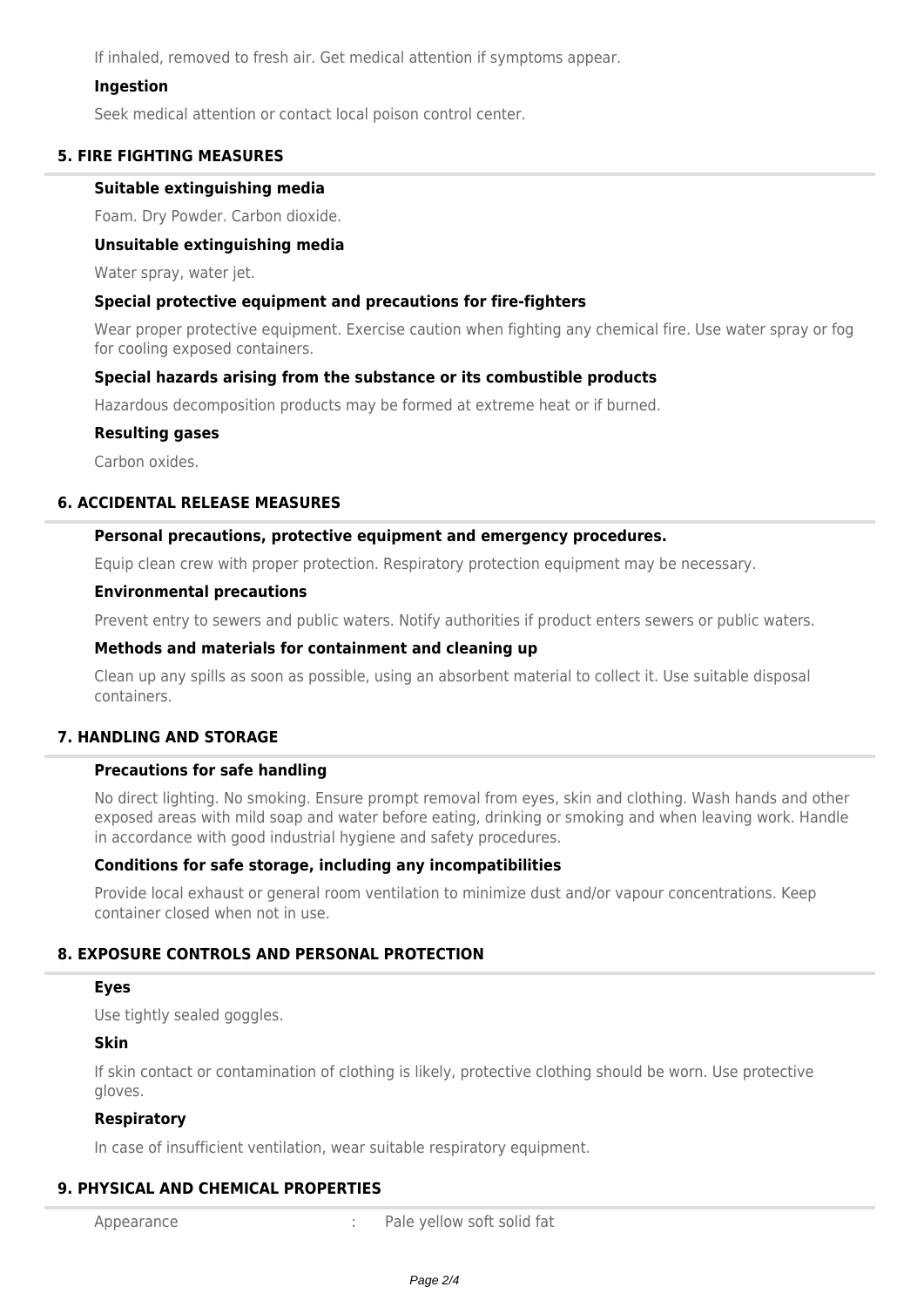| Odor                         | Characteristic odor.                                          |
|------------------------------|---------------------------------------------------------------|
| Melting Point/Freezing Point | 35 - 40°C (MP)                                                |
| Solubility (ies)             | Insoluble in water, soluble in cosmetic esters/vegetable oils |

## **10. STABILITY AND REACTIVITY**

## **Reactivity**

This material presents no significant reactivity hazard.

### **Chemical stability**

Chemically stable.

### **Possibility of hazardous reactions**

Hazardous polymerization will not occur.

### **Conditions to avoid**

Avoid sparks, flame and other heat sources.

### **Incompatible materials**

Strong oxidizing agents.

### **Hazardous decomposition products**

Carbon Oxides.

# **11. TOXICOLOGICAL INFORMATION**

## **Acute toxicity**

Not available.

### **Reproductive toxicity**

No adverse effects on reproduction are known.

### **Inhalation**

Inhalation of high concentrations of vapor may result in irritation of eyes, nose and throat, headache, nausea, and dizziness.

### **Skin contact**

Adverse skin effects should be prevented by normal care and personal hygiene.

## **12. ECOLOGICAL INFORMATION**

## **Ecotoxicity**

Avoid any pollution of ground, surface or underground water.

### **Persistence and degradability**

Not available.

## **Bio - accumulative potential**

Not available.

## **Mobility in soil**

Not available.

### **Other adverse effects**

Not available.

## **13. DISPOSAL CONSIDERATION**

Dispose of product in accordance with local, state or provincial and federal regulations. Check with local municipal authority to ensure compliance.